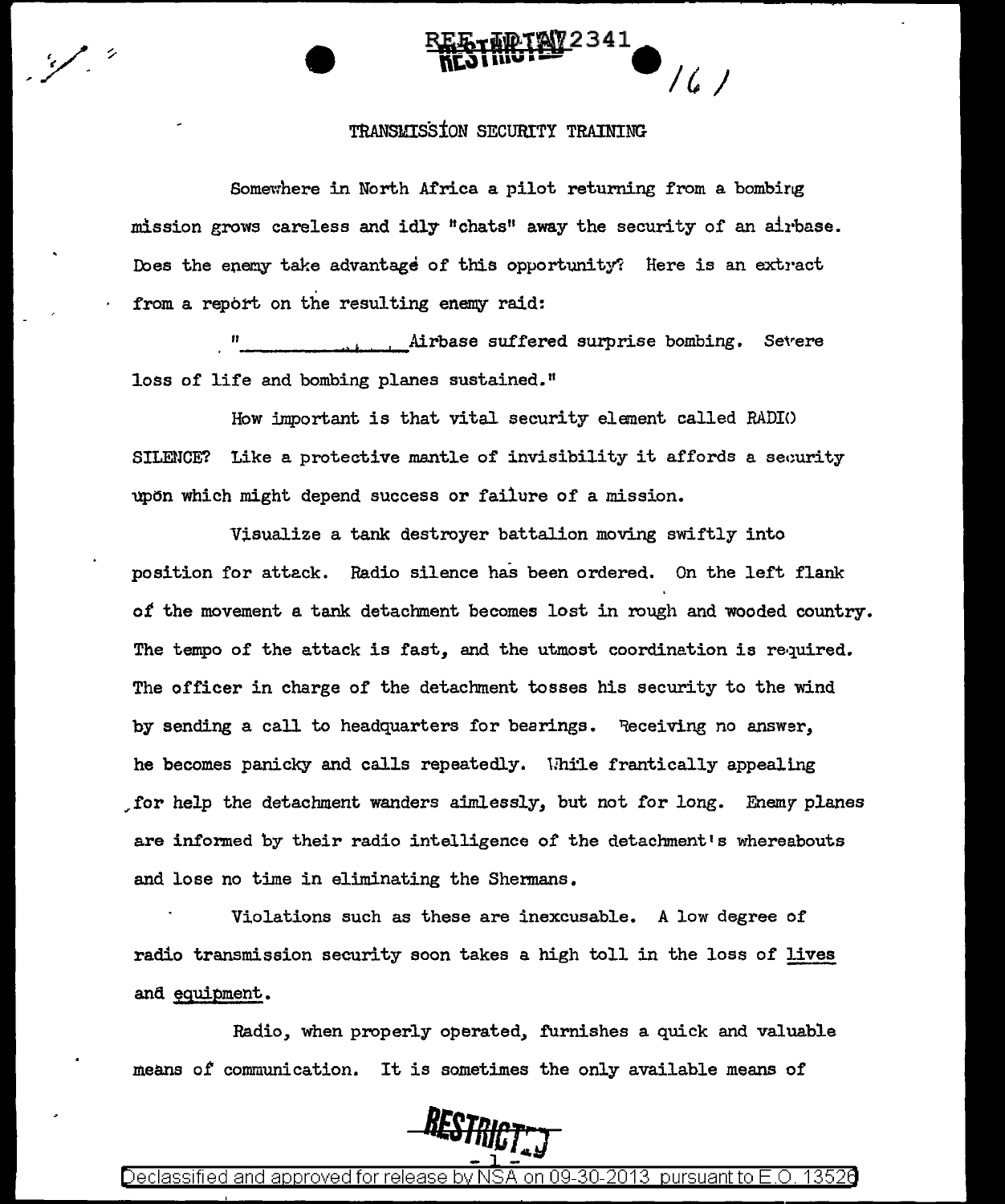#### REF ID: A72341-

## RESTRICTED

--------------.,

communication and is highly essential for control of fast moving operations. Radio is the least secure means of communication because it is highly vulnerable to enemy interception. Every time a transmitter is placed in operation it nust be assumed that enemy interception takes ple.ce. Recognition of this fact alone should make every radio operator SECURITY CONSCIOUS .

.An analytical study of Consolidated Reports from all theaters and commands has made evident the fact that the training of personnel in Transmission Security has not been sufficient to meet the current security needs of present-day communication systems.

Radio intelligence is one of the enemy's best organized means of obtaining information concerning our plans, troop dispositions, and operations. In order to utilize Transmission Security as an effective countermeasure, a high degree of training for all communication personnel is required. This training must be continuous in order that personnel will be well informed on current procedure and alert to "leaks" provided by deviations from prescribed procedure.

The following outline is a suggested training course on Radio Transmission Security. Since the reference material available is limited, it is suggested that the instructor use practical demonstrations as much as possible. Suggestions as to how practical demonstrations may be carried out are listed at the end of the course outline. The instructor will determine the type of demonstrations on the basis of equipment available.

RESTRICTED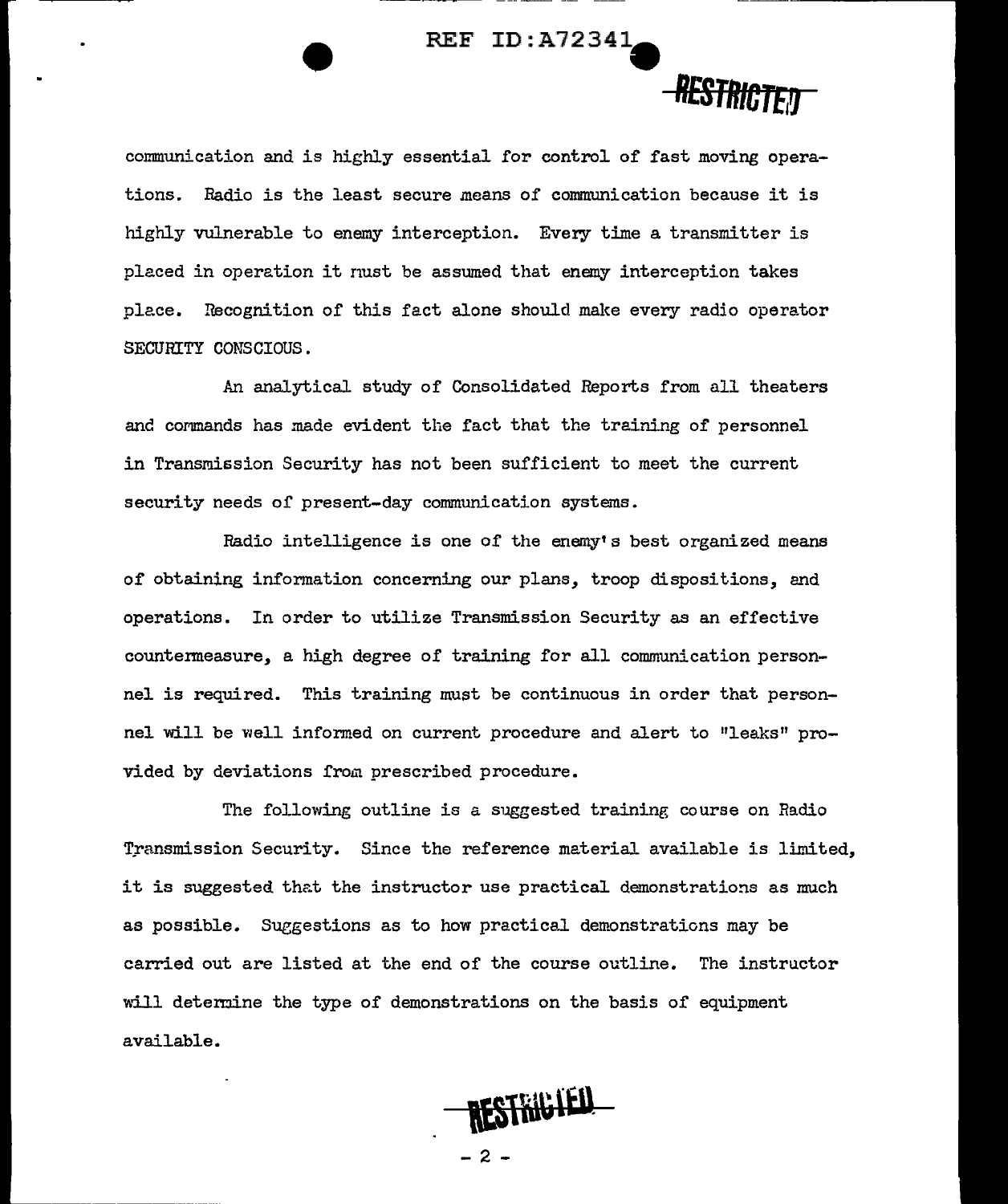### REF ID:A72341

 $\hat{\mathbf{v}}$ 

COURSE Radio Transmission Security

TOTAL HOURS ALLOTTED 11



| <b>SUBJECT</b>                                                 | <b>SCOPE</b>                                                                                                          | TEXT<br><b>REFERENCE</b>                  | <b>MRIHOD</b><br>PRESENTATION | TOTAL<br>HOURS |
|----------------------------------------------------------------|-----------------------------------------------------------------------------------------------------------------------|-------------------------------------------|-------------------------------|----------------|
| Introduc-<br>tion to<br>Radio<br>Trans-<br>mission<br>Security | Definition of Radio Trans-<br>ı.<br>mission Security.                                                                 | TM 11-454<br>Paragraph 129                | Lecture                       | 11/2           |
|                                                                | Importance of Radio Trans-<br>2.<br>mission Security.                                                                 | TM 11-454<br>Paragraphs 130<br>and 136    |                               |                |
|                                                                | How Radio Transmission<br>3.<br>Security is achieved.                                                                 | TM 11-454<br>Paragraph 131                |                               |                |
|                                                                | Relation of security to<br>4.<br>other communication re-<br>quirements.                                               | TM 11-454<br>Faragraph 132                |                               |                |
| (Training)<br>Film)                                            | "Radio Transmission Security"<br>(Demonstrates results of<br>failure to observe measures<br>prescribed for security.) | TF 11-2044                                | Showing<br>of film            | 3/4            |
| Personal<br>Censor-<br>ship                                    | Importance of personal<br>ı.<br>censorship.                                                                           | TM 11-454<br>Faragraph 137                | Lecture                       | 1/4            |
|                                                                | Radio operator's part.<br>2.                                                                                          | TM 11-454<br>Paragraph 133                |                               |                |
|                                                                | 3.<br>Illustrations of personal<br>censorship.                                                                        |                                           |                               |                |
| Radio as<br>a Means<br>of Com-<br>munica-<br>tion              | When and why radio is used.<br>ı.                                                                                     | $FM 24-5$<br>Paragraph 96                 | Lecture                       | 1/4            |
|                                                                | 2.<br>Security of radio as a<br>means of signal communi-<br>cation.                                                   | $FW-5$<br>Paragraph 96c                   |                               |                |
| Monitor-<br>ing<br>Stations                                    | Purposes of monitoring<br>ı.<br>stations.                                                                             |                                           | Lecture<br>Demonstration      | 21/4           |
|                                                                | 2.<br>Purpose of discrepancy<br>reports.                                                                              | TM 11-454<br>Faragraph 144                |                               |                |
|                                                                | Practical demonstrations.<br>3.                                                                                       | See sugges-<br>tion 3                     |                               |                |
| Net Con-<br>trol<br>Station                                    | Responsibility of NCS.<br>ı.                                                                                          | TM 11-454<br>Paragraphs 30,<br>32, and 33 | Lecture<br>Demonstration      | ı              |
|                                                                | To insure correct<br>a.<br>procedure.                                                                                 | $FM 24-10$<br>Paragraph 88                |                               |                |
|                                                                |                                                                                                                       | RESTRICT                                  |                               |                |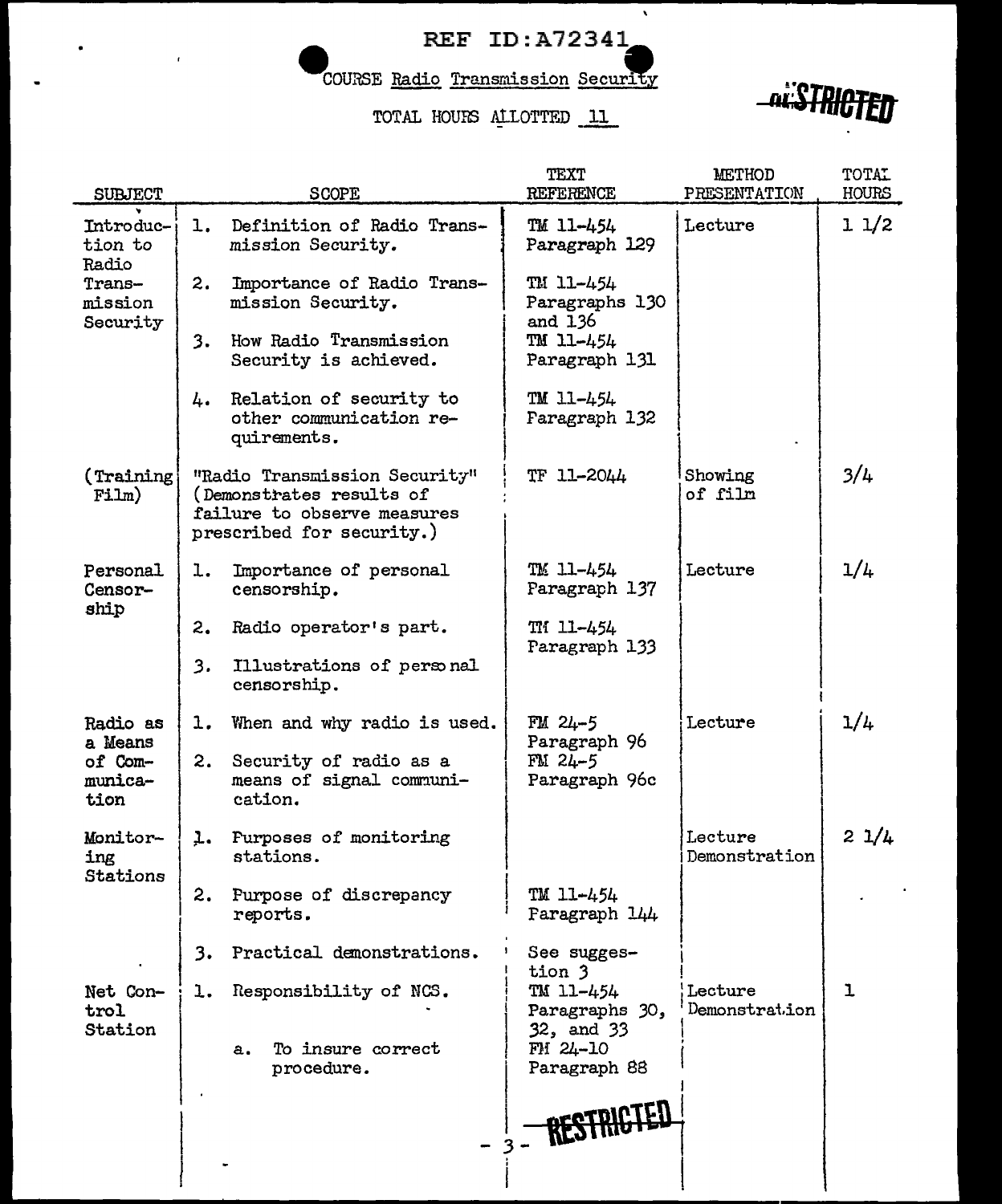# - ---~--~~~~~~~~~------------------------"""'":--------------------...... - REF ID:A72341- ~"

COURSE Radio Transmission Security RESTRIGTE.

TOTAL HOURS ALLOTTED 11

| SUBJECT               |                                                   | <b>SCOPE</b>                                              | TEXT<br>REFERENCE          | LETHOD<br>PRESENTATION | TOTAL<br>HOURS |
|-----------------------|---------------------------------------------------|-----------------------------------------------------------|----------------------------|------------------------|----------------|
|                       |                                                   | b. To enforce security<br>rules.                          | $FM 24-5$<br>Paragraph 118 |                        |                |
| Viola-<br>tions       | ı.                                                | Violations listed.                                        |                            | Lecture                | 31/2           |
| and Their<br>Results. | 2.                                                | Dangers of violations<br>illustrated.                     | TB SIG 2                   | Demonstration          |                |
| Con-<br>clusion       | ı.                                                | Emphasis on importance of<br>Radio Transmission Security. | TB SIG 2                   | Lecture                | 1/2            |
|                       | 2.                                                | Review of all material<br>given in course.                | All references<br>listed   |                        |                |
| *Examin-<br>ation     | Examination on all material<br>studied in course. |                                                           |                            | Examina-<br>tion       |                |

\*Sample examination forms are available and upon request will be furniflhed in the desired amounts by the Chief Signal Officer.

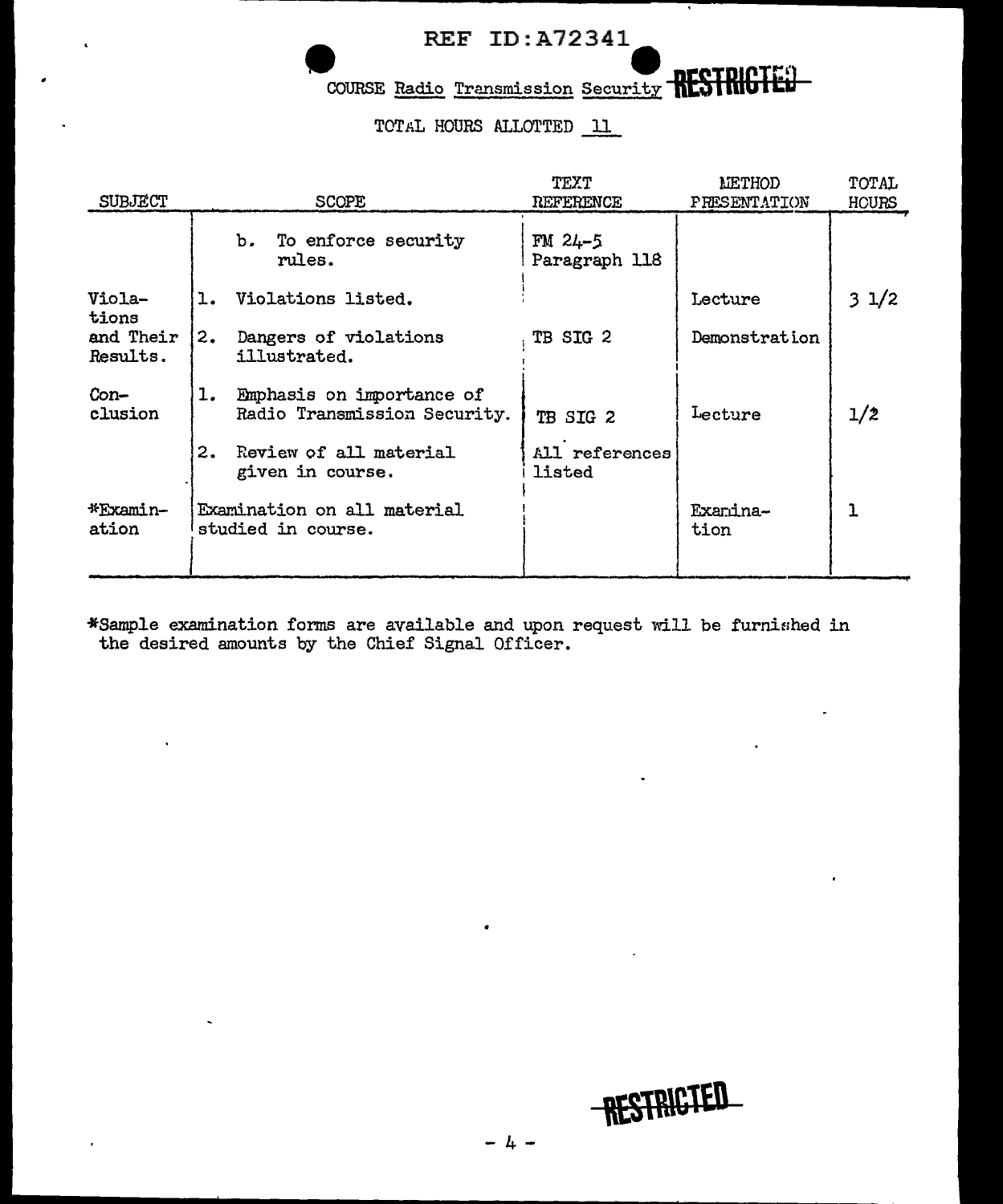#### REF ID: A72341-

SUGGESTIONS FOR DEMONSTRATIONS

RESTRIGIED

Suggestion 1

Set up at different points in the classroom two radiotelegraph sets. Select at random from the class two operators, each of whom should be given a batch of dummy messages and a schedule, with no instructions other than to send the traffic. Silence must be observed in the classroom so that students may hear the transmissions. As the messages are sent back and forth, violations are likely to occur. The members o.t the class should be instructed to take notes on the transmissions, particularly observing any deviations from prescribed procedure and any violations in security. When all the messages have been sent, a class discussion should be held to criticize the methods of the operators. The instructor should then discuss with the class the serious consequences ' that would have resulted from the violations had the transmissions occurred in actual tactical operations. In this way the students are impressed with the fact that violations frequently occur and that operators shoulc be constantly on the alert to avoid discrepancies in procedure and security.

#### Suggestion 2

Set up one radio telegraph set screened from view of the class, with a loud-speaker to amplify sounds of code. Appoint three students, A, B, and  $C$ , to act as radiotelegraph operators. One operator will be instructed to manifest peculiarities in sending. The other two will be instructed to transmit rhythmically and uniformly in order to emphasize the difficulty of recognizing an operator with a "mechanical fist.' The class will be informed that each operator will send the same message

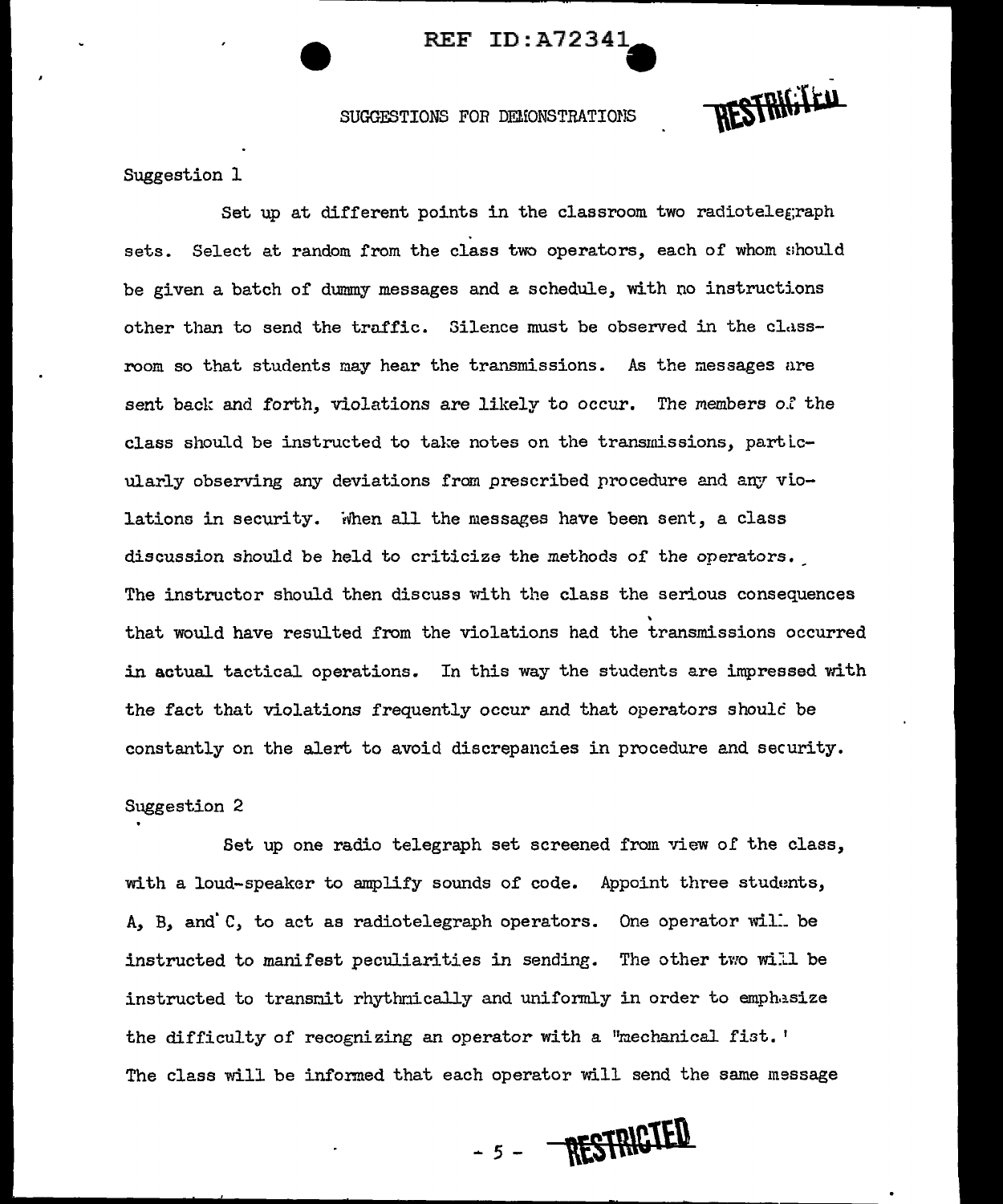#### REF ID:A72341



containing letters which, if transmitted carelessly, would cause confusion, A transmitting first, B second, and C third. The students will listen attentively to each operator and note any peculiarities in transmitting habits. Then the class will be informed that the three operators will repeat the message, but in a different order. The operators will be instructed to transmit in a different order, i.e., B might tran  $\sin t$ first, C second, and A third. The members of the class will then attempt to identify each of the operators. Thus it will be illustrated that the operator with characteristic transmitting habits is easily recognized and may jeopardize the safety of his entire unit.

#### Suggestion *3*

In one room, set up a radio net with a net control station and four subordinate stations. In another room, out of earshot of the radio net, set up an intercept station. Students should be assigned as follows:

> One to the net control station. One to each of the subordinate stations. Two to the intercept station.

The remaining members of the class will be divided into two sections, each section to observe the operations in both the radio net room and the intercept room for a specified period of time. The radio net is given dummy traffic and schedules, with instructions for the operators cf two subordinate stations to follow prescribed procedure, i.e., report into the net control station in correct order, authenticate when net is opened, etc., while the other two stations are instructed to deviate somewhat from prescribed procedure. The intercept station will be instructed to intercept all traffic emanating from the radio net. Observers wiJl note